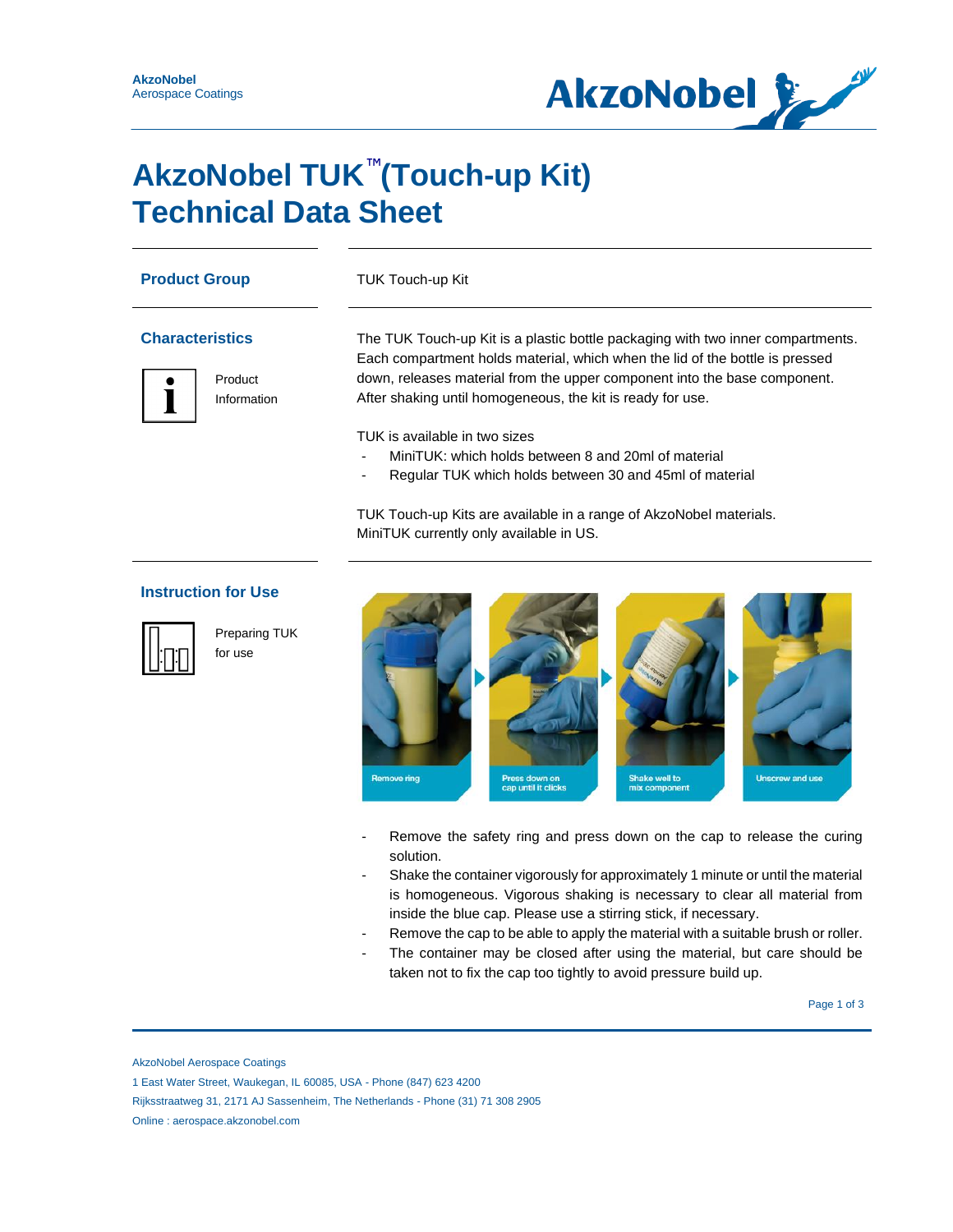

# **AkzoNobel TUK (Touch-up Kit)**



Note

The AkzoNobel TUK is available for several AkzoNobel products. Always use the TUK in conjunction with the specific product TDS (Technical Data Sheet) for information on:

- Surface preparation
- Induction time
- Potlife
- Required dry film thickness
- Drying times
- Color and gloss
- Safety precautions
- Flash-point
- VOC

### **Application Recommendations**

|                       | Equipment                        | TUK is developed for use on small areas in need of touch-up repair. Brush or<br>roller application is recommended. The means of application should<br>be suited to the particular viscosity of the material in TUK. Spray application is not<br>recommended. |
|-----------------------|----------------------------------|--------------------------------------------------------------------------------------------------------------------------------------------------------------------------------------------------------------------------------------------------------------|
|                       |                                  | Bush recommendation:<br>Brushes with natural hairs generally perform better than synthetic hairs<br>The higher the density of hairs, the better the performance                                                                                              |
|                       |                                  | Roller recommendation:<br>Very short or no hair is recommended to prevent bubbling                                                                                                                                                                           |
|                       | Note                             | The quality of the application of all coatings will be influenced by the brush or roller<br>chosen and the temperature and humidity of the paint application area.                                                                                           |
| <b>Specifications</b> |                                  | TUK Touch-up Kit packaging is not specifically listed on all material<br>specifications. For material specifications, please refer to the material TDS.                                                                                                      |
|                       | Qualified<br><b>Product List</b> | Product specifications are constantly changing, to ensure the most accurate<br>information regarding specifications, please check our online qualified product list<br>(QPL) at aerospace.akzonobel.com/products                                             |

Page 2 of 3

AkzoNobel Aerospace Coatings

1 East Water Street, Waukegan, IL 60085, USA - Phone (847) 623 4200

Rijksstraatweg 31, 2171 AJ Sassenheim, The Netherlands - Phone (31) 71 308 2905

Online : aerospace.akzonobel.com